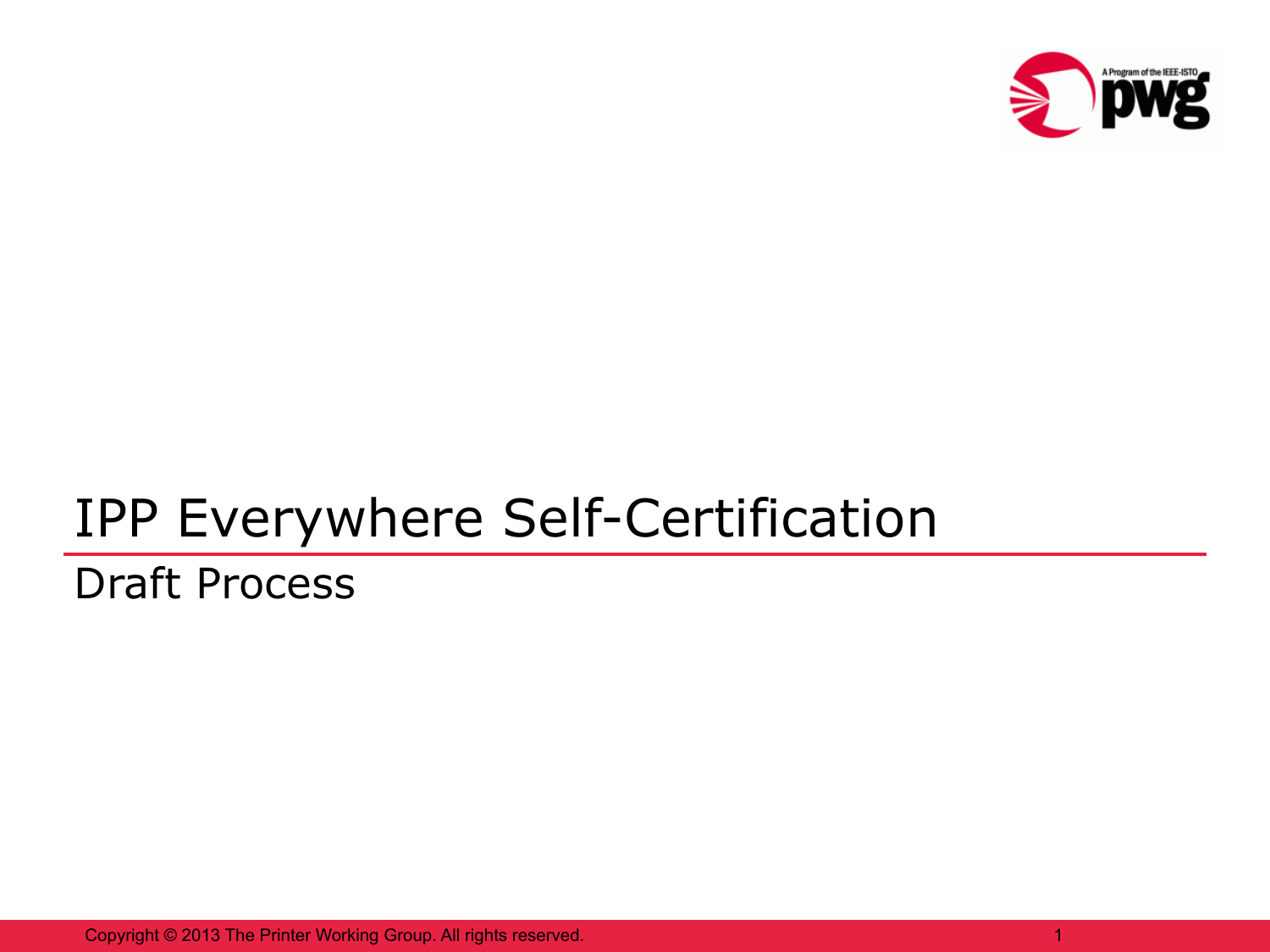# IPP Everywhere Self-Certification



- Legal Framework:
	- Logo
	- License agreement for logo
	- PWG members only or open to all?
- Self-Certification:
	- Scripts and procedures to produce a certification report
	- Tools to support self-certification (ipptool and the like)
	- Submission of results
- Web Site:
	- List of self-certified/logo products
	- Links to self-certification resources
	- Self-certification issue reporting
- Other:
	- Market surveillance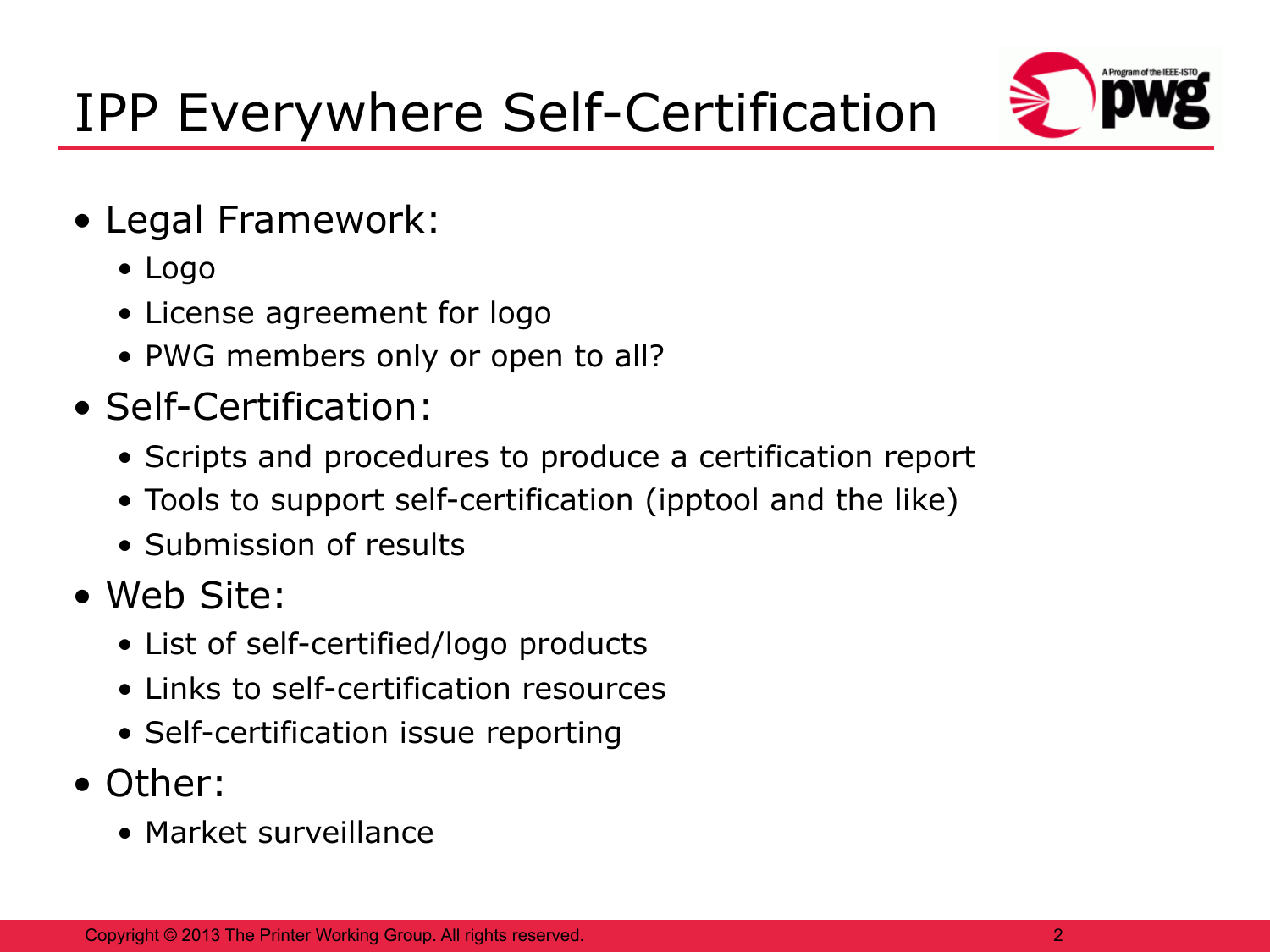### Logo



- The ISTO will register the trademark for the PWG and be the legal entity that holds the trademark unless we choose another - it just can't be the PWG because we are part of the ISTO
- We can contract out to develop a logo or do a contest among the members

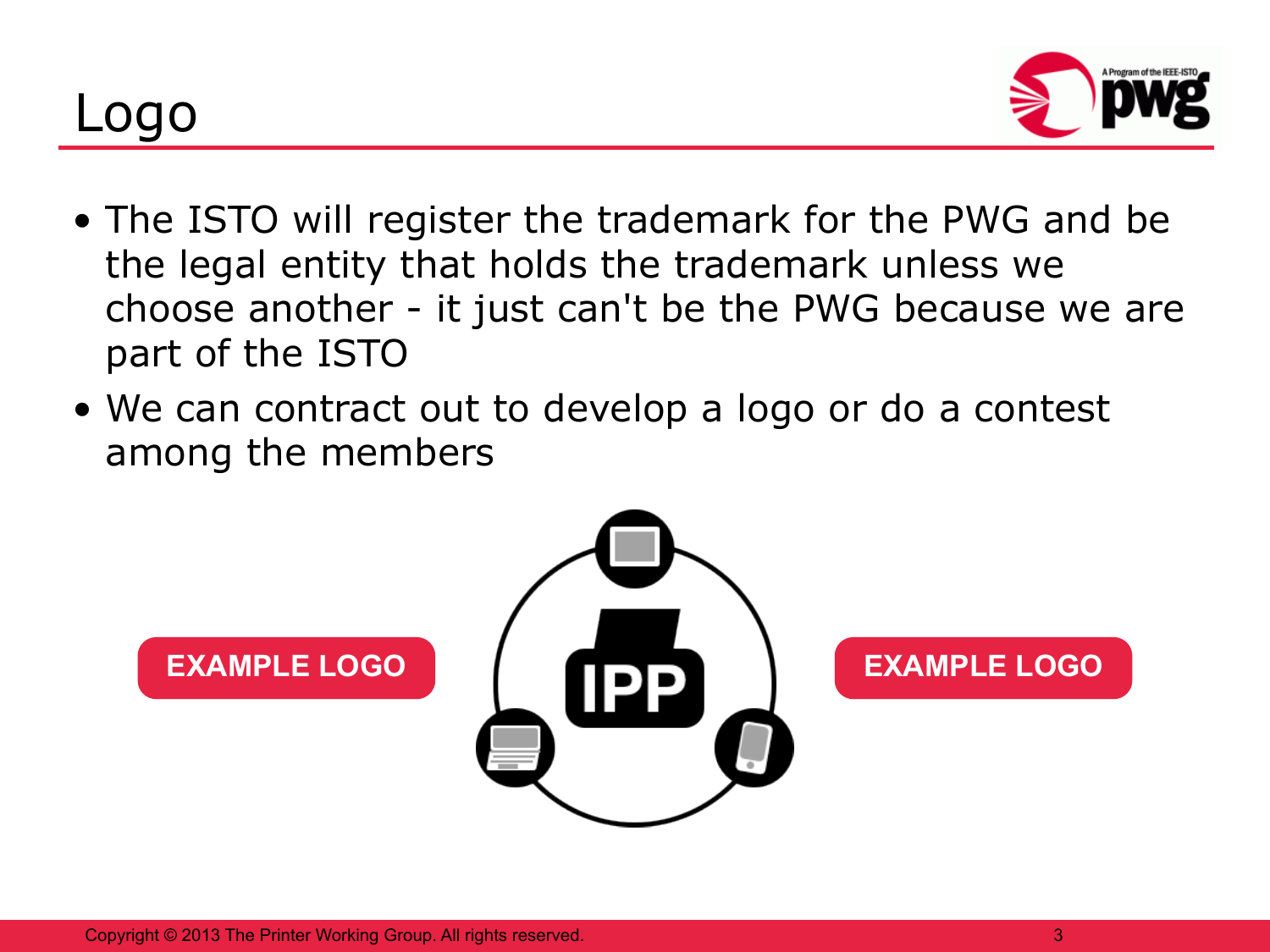

- The certification program needs to include a legal agreement governing the rights to use the logo, consequences for using the logo for non-certified products, and a disclaimer of responsibility for lost profits, etc.
- To be legally binding, the self-certification results need to be submitted along with the legal agreement - basically each model/series of product being certified needs to be approved separately
- The ISTO has provided two example agreements:
	- ftp://ftp.pwg.org/pub/pwg/ipp/whitepaper/wh-sample-certagreements.pdf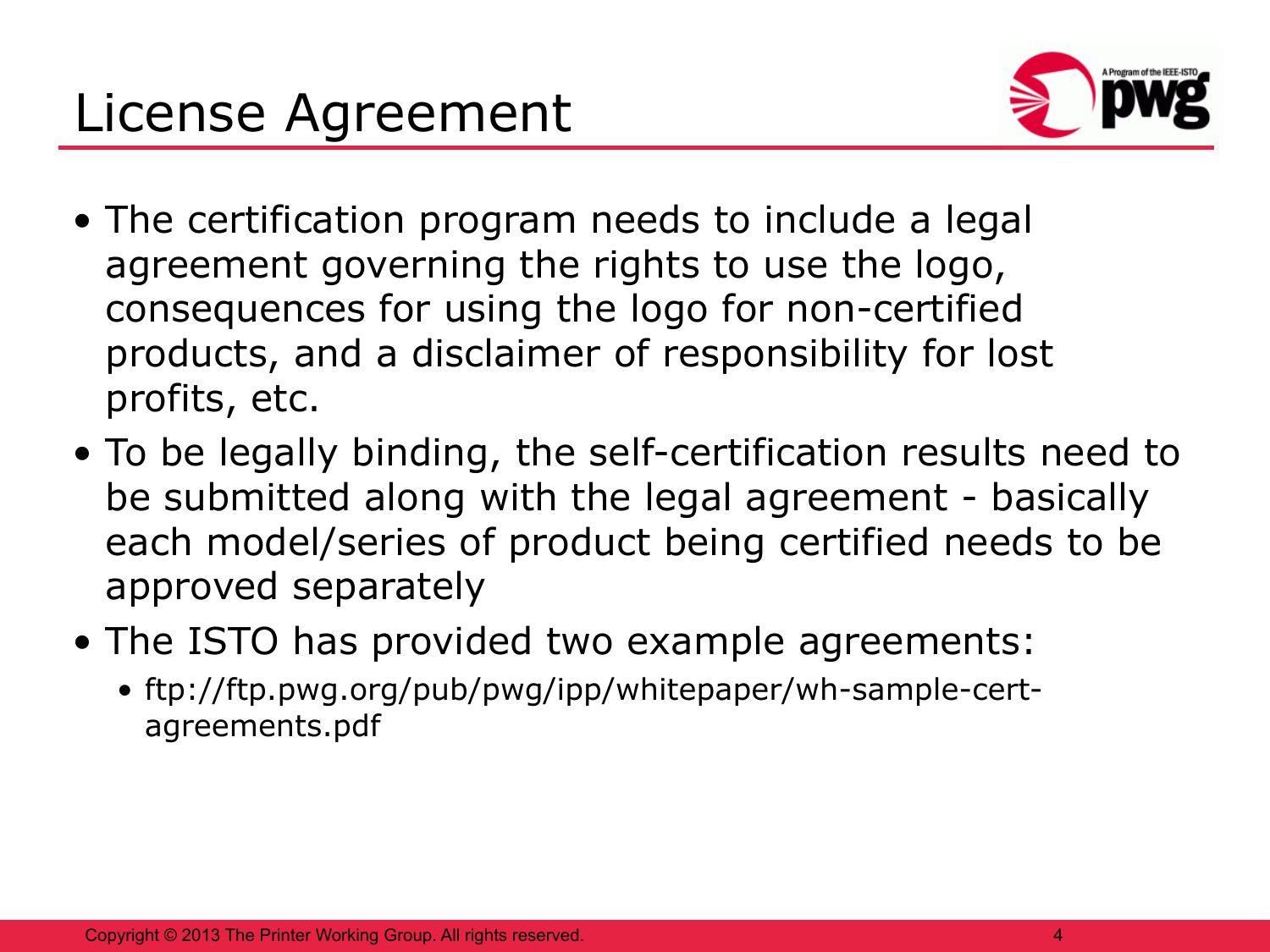

• Do we only allow PWG members to use the logo, or have this open to any vendor that does self-certification?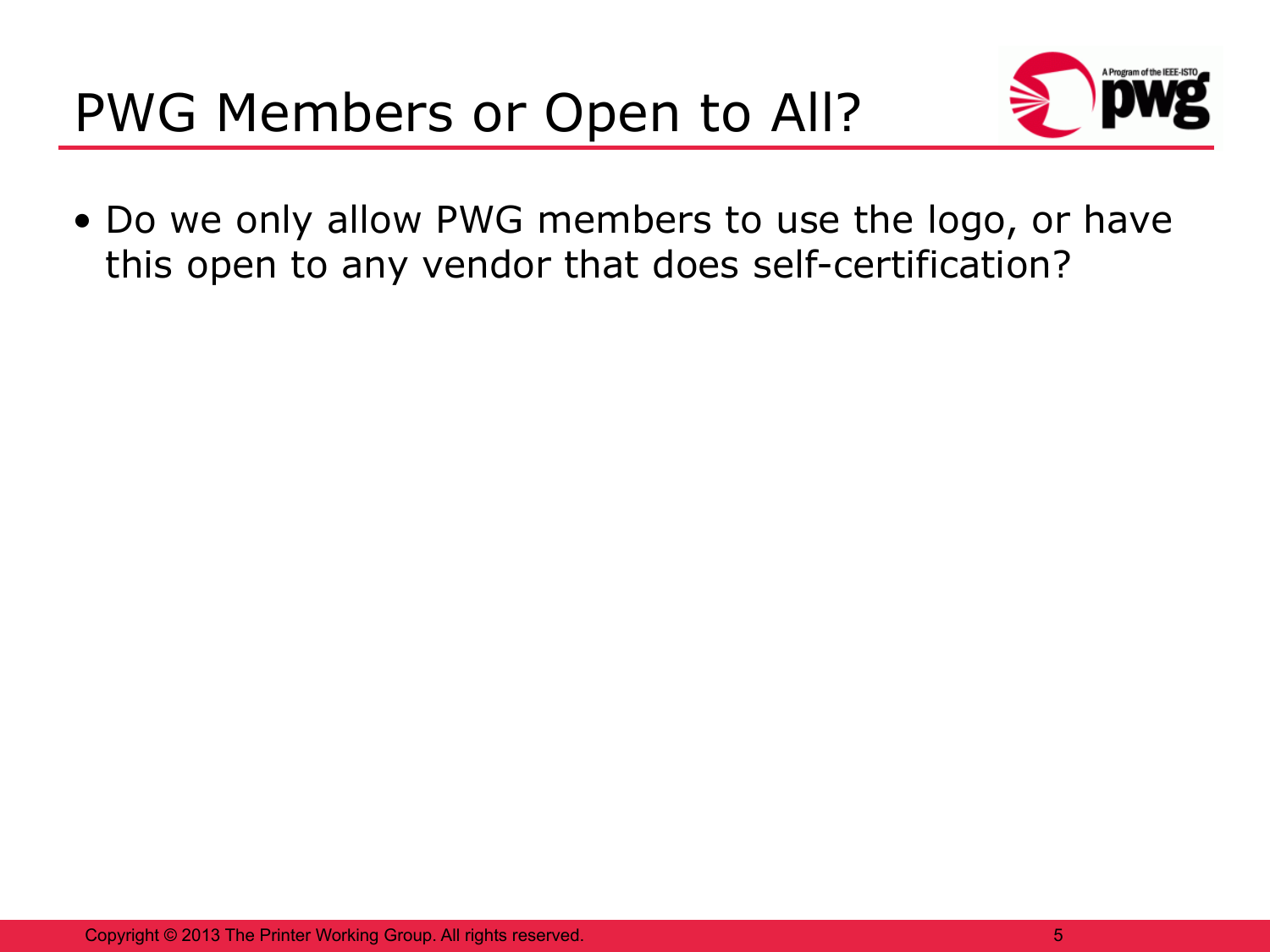

- "IPP Everywhere Self-Certification Manual" document
	- ftp://ftp.pwg.org/pub/pwg/ipp/whitepaper/tbippeveselfcert10-20130310.docx
- Outline:
	- 1. Introduction
	- 2. Terminology
	- 3. Requirements
	- 4. Bonjour Test Procedure
	- 5. WS-Discovery Test Procedure
	- 6. IPP Test Procedure
	- 7. Submission of Test Report
	- 8. References
	- 9. Authors' Addresses
	- 10. Release History
	- 11. Change History (to be omitted from published TB)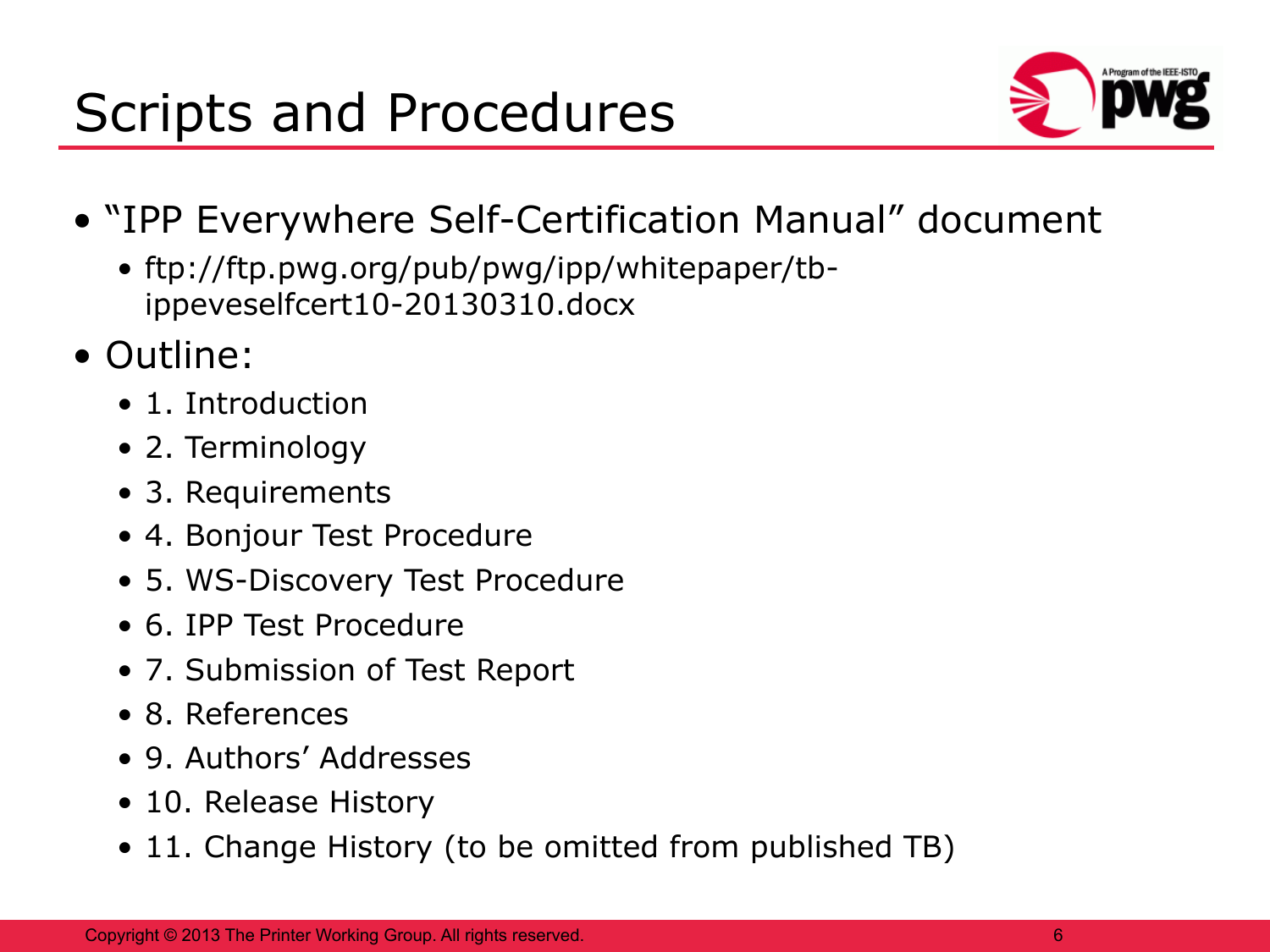# Tools



- We have ipptool  $+$  ipp-everywhere.test
- Need Bonjour test tool
	- Mike should be able to write a simple CUPS-based tool that runs on Linux, OS X, and Windows
- Need WS-Discovery test tool
	- Probably a Windows-only tool
	- Who will write it?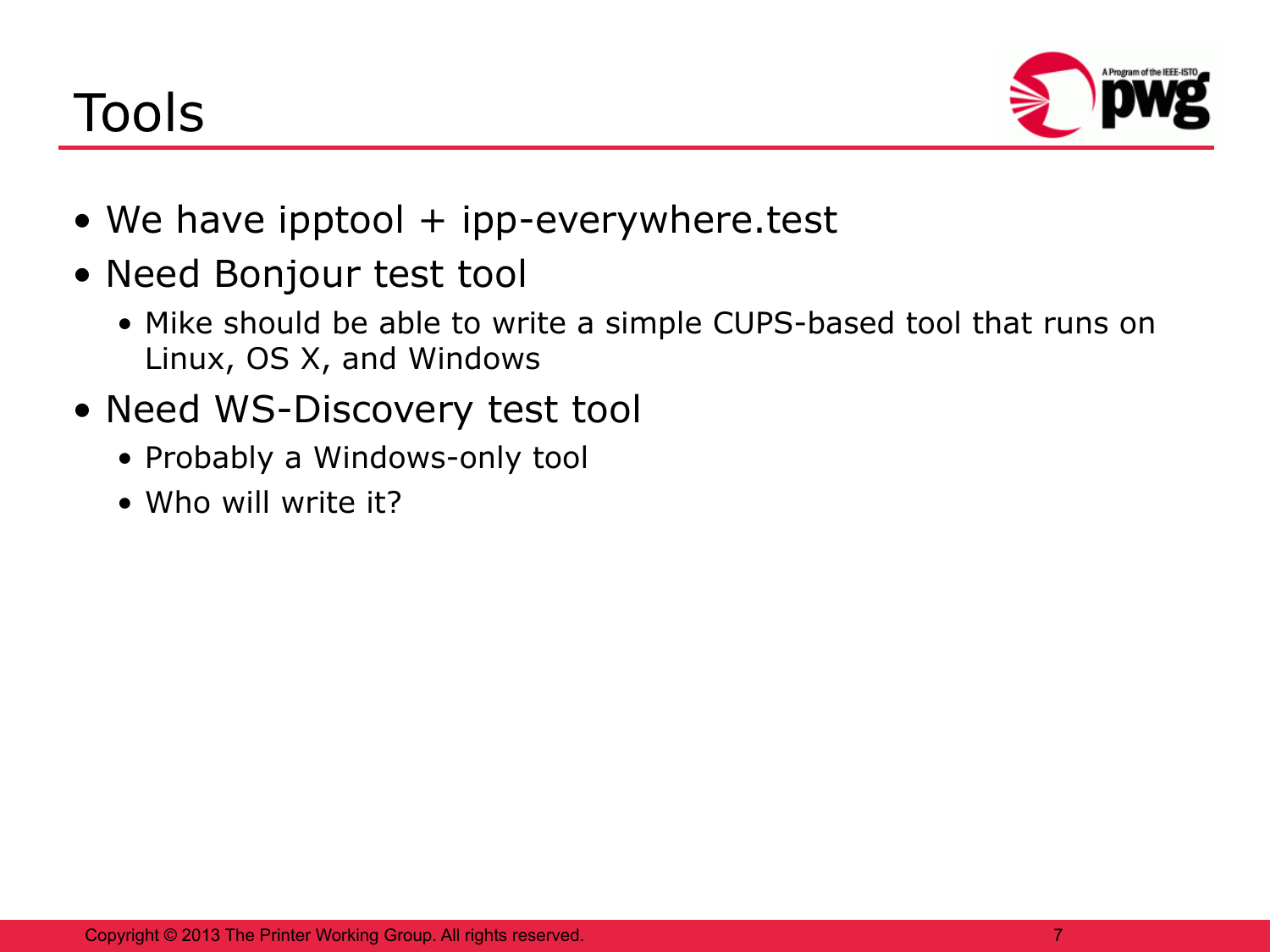

- The results can be submitted to the PWG, ISTO, or a third-party of our choosing
- There is no requirement to post the results to the membership, although it is customary to maintain a web page with a list of approved models/series
- Would be nice to get XML results from test tools, which can be automatically verified/approved using an appropriate web-based submission form
	- This same form could populate a database of approved products for the web site
	- We do have a volunteer (Daniel Dressler) for developing the pwg.org web site beyond its current state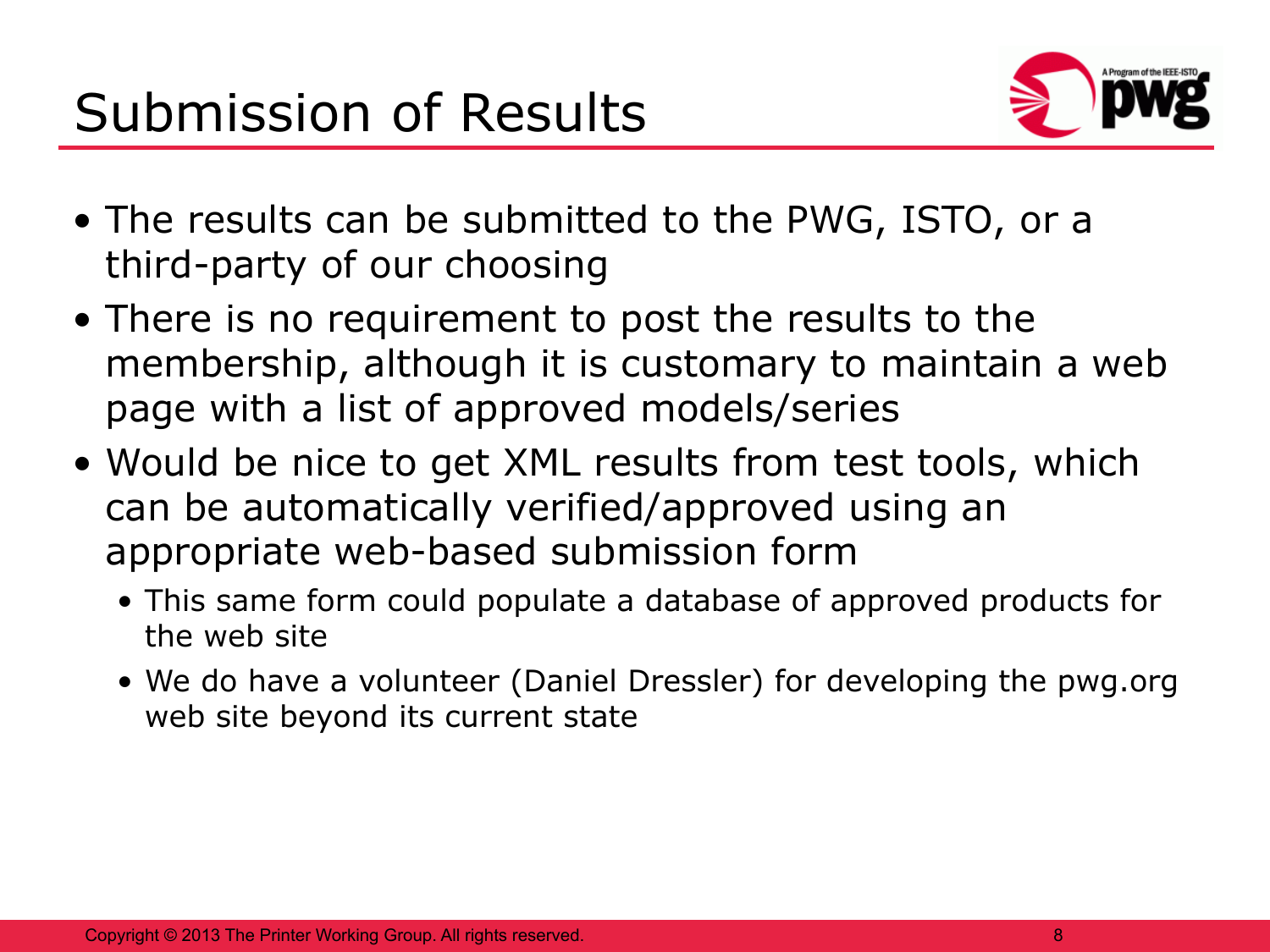## Web Site



- List of self-certified products
	- Best if we can display results from a database rather than maintain a static file
	- Need to decide how much information is exposed
- Links to self-certification resources
	- Simple static content with links
- Issue reporting
	- We will run into problems with the test tools and procedures
	- Need to provide a way to report and track issues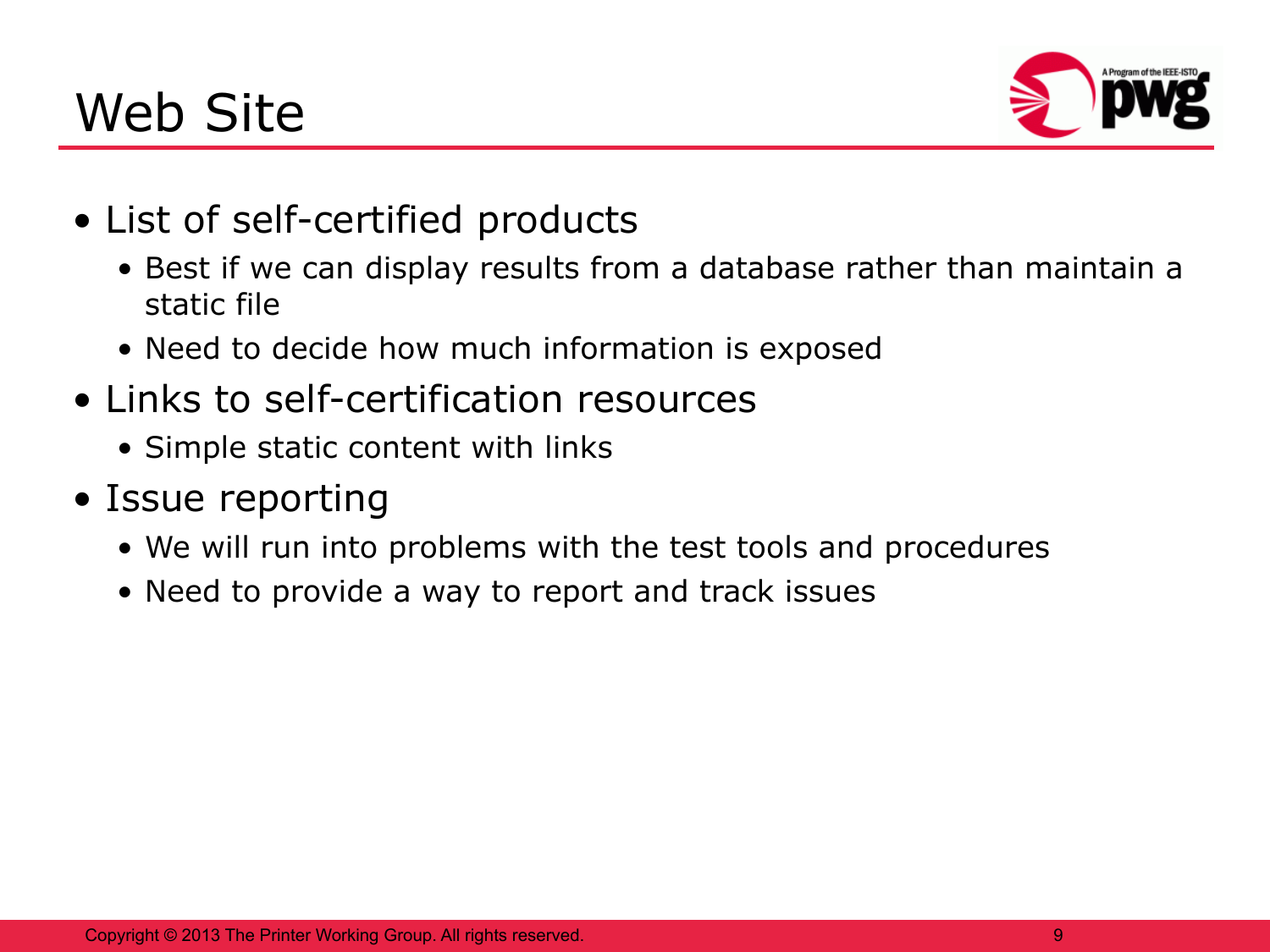

- We should decide whether to do "market surveillance" to determine whether vendors are using the logo for unapproved products
- There are third-party companies that provide such services, but most ISTO programs do not do this
- ISTO's legal counsel can be used to go after companies that use the mark(s) without approval
- Some ISTO programs do random auditing of the selfcertification results to prevent "cheating"